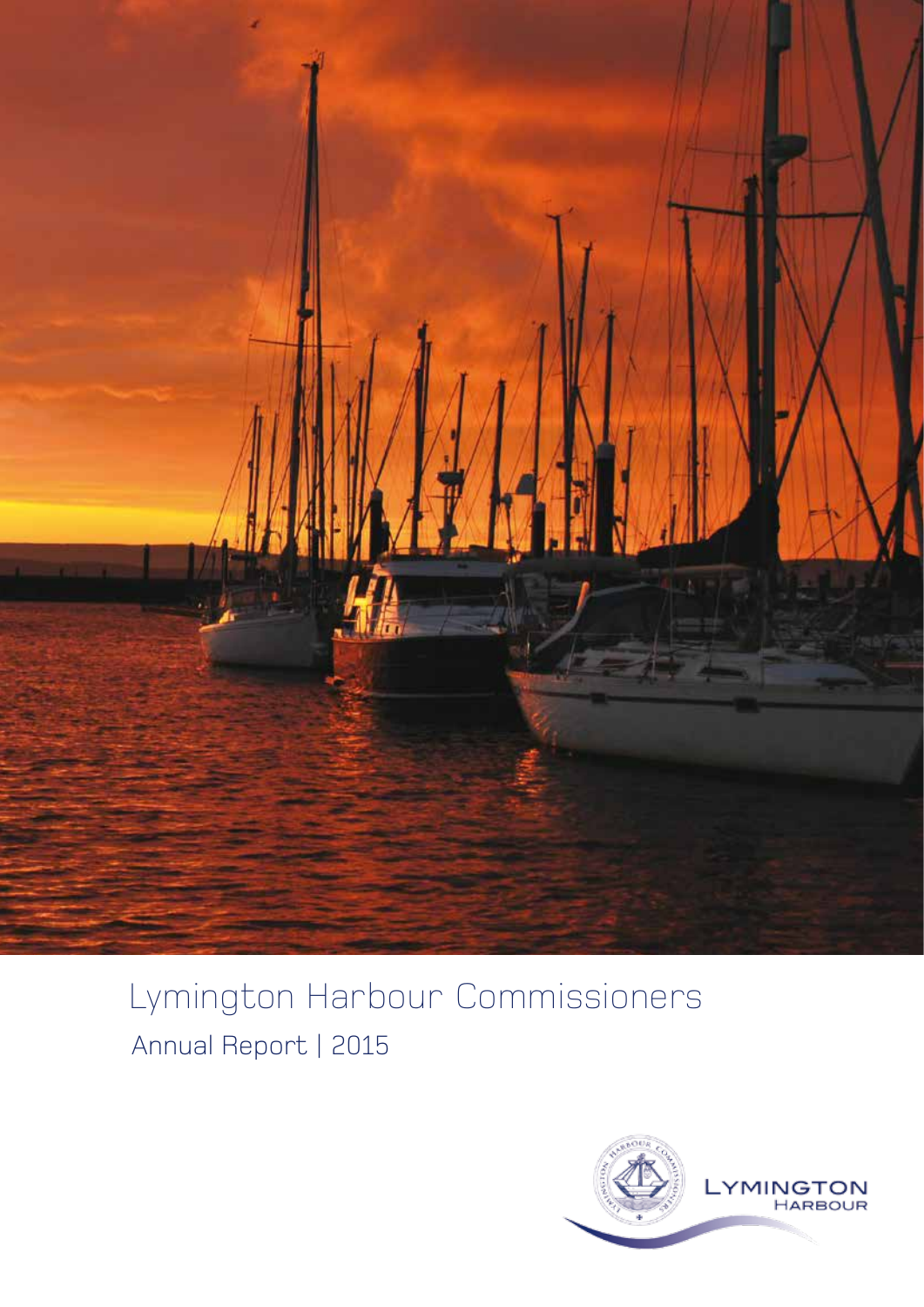

# CHAIRMAN'S INTRODUCTION

This year has been mainly about completing the 2015 Strategic Plan and getting on with the work it sets out. We finally signed off on the Plan at the Commissioners' November meeting, just over a year since we kicked off the process and about 6 months after the public consultation ended. The final version is available on LHC's new web site which I'll come back to later in this introduction.

We made two major changes as a result of the consultation. First, we took note of the views of small boat sailors about the preservation of the existing width of the small boat channel in Horn Reach. Any future developments of Dan Bran to achieve the draft plan's intentions will not compromise the existing width of the channel. In view of this, development options for this area are very limited.

The second major change is at the Town Quay. Although the majority of feedback was supportive, we heard what users had to say, particularly the commercial fishermen and will soon be consulting on new draft proposals which we think will address the concerns expressed and still provide a worthwhile increase in walk ashore visitor berths, a development warmly supported by many businesses in the town.

Though not readily apparent in the final version of the Plan, we spent time addressing concerns expressed by the marinas relating to LHC's commercial activities and the legitimacy of the trust port's activities that directly compete with them. Having consulted with LHC's legal advisors specialising in trust port law, we feel confident that the relationship with the marinas has been clarified and that we can continue to enjoy our long standing collaboration with the companies in the presence of healthy arms' length competition to the benefit of all harbour users.

I'd like to thank the Harbour Advisory Group for their support and the constructive advice they have given in the refinement of the Strategic Plan. The Commissioners are very grateful to all the group's members and to their Chairman, Andrew Wilkes, for his leadership in maintaining a dialogue with harbour user groups.

For the first time, in January 2016, annual berth holders for which we hold email addresses will receive their mooring fee invoice electronically giving worthwhile cost and time savings. If we don't hold an email address they will be posted. Unfortunately, we are unable to continue to absorb the charges associated with credit card payments for higher value transactions so there will a 2.5% (plus VAT) charge where a credit card is used to pay for annual mooring or sublet mooring fees.

A new email newsletter has been published for the first time, coinciding with the launch of our new website which we hope you will find attractive, informative and of more use than its predecessor. For us, the new web site will allow us to keep abreast of changes and news more easily in order and improve the way in which we communicate with our customers. If you would like to continue to receive newsletters, local navigation updates or details of special offers, please ensure you subscribe to the relevant mailing lists through our website.

Early in the New Year we will be going live on Facebook and Twitter in order to further enhance the communication options for our customers.

We've been bringing our 'image' up to date with a new logo which you will see on the front of this report, on the Harbour Office, the letterhead, the website and soon, on our uniforms. We've tried to achieve a fresh modern look while keeping the traditional 'Lymington ship' seal. Our thanks go to Lymington based Strawberry Marketing UK Ltd for their specialist advice and creative work.

During the year, Commissioner Jon Shiner stood down and we are grateful for his work with the local business community. Advertisements have appeared in the local press for new Commissioners and at the time of writing we are in the process of interviewing candidates.

My thanks and those of the Commissioners go to the Harbour team led by our Harbour Master and Chief Executive Ryan Willegers who deliver such a good service to users of the Lymington River. We wish all our users a safe and enjoyable 2016 sailing season.

Geoff Holmes **CHAIRMAN**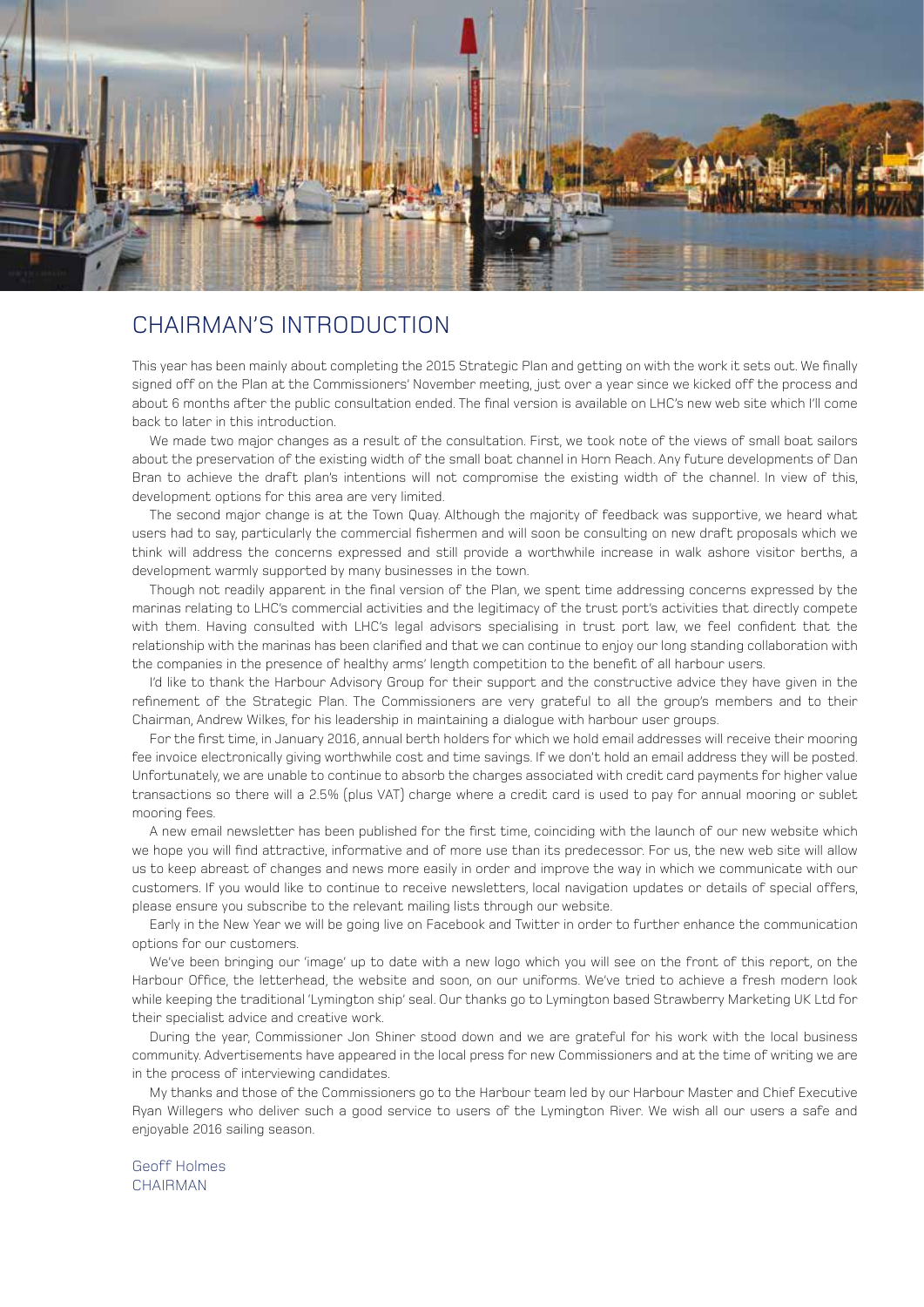# 1: Constitution

Lymington is an independent Trust Port constituted by Act of Parliament in 1951 and amended by various harbour legislation acts and statutory instruments. It is governed by an independent Board of ten Commissioners with day-to-day management delegated to the Harbour Master/Chief Executive.

Lymington Harbour Commissioners (LHC) is the Statutory Harbour Authority for Lymington Harbour. LHC also provide services and moorings for harbour users.

As a Trust Port, LHC is a 'not for profit' organisation and totally self-financing, receiving no grant funding from local or national government sources. LHC generates its income from harbour dues, the provision of marine facilities and services, and from the rental of a small part of its estate.

Any financial surplus is re-invested back into the development of the harbour and marine services for the benefit of harbour users and local stakeholders.

# 2: The Board

The Board consists of nine independent non-executive Commissioners and the Harbour Master/Chief Executive who is also a Harbour Commissioner. The Commissioners are appointed on merit through an open recruitment basis to provide the Commissioners with the professional skills and expertise to determine the policy and business decisions of the organisation. The Commissioners are appointed in accordance with the provisions of the

Lymington Harbour Revision (Constitution) Order 2002. The Board of Commissioners, apart from the Harbour Master/Chief Executive, receive no remuneration.

We welcome Bill Peach who was appointed as a Commissioner in January to replace Graham Clarke who stood down in September 2014. At the time of writing the Commissioners are in the process of recruiting a new Commissioner to replace Jonathan Shiner who retired at the end of October at the end of his three year term. Geoff Stokes was re-appointed for a second three year term of service on the 1st November 2015.

# 3: Strategic Plan

The Strategic Plan is the route map for the development of Lymington Harbour. It sets out the Commissioners' ideas and vision for the management of the harbour over the next five years. The plan is supported by a Baseline Document which sets out a wide range of detailed information about the harbour, providing a backdrop to the plan.

Whilst managing LHC's annual budget, the Strategic Plan ensures that the Commissioners do not lose sight of the broader objectives that ensure that the harbour develops and improves the service given to its users.

Over the first four months of 2015, LHC carried out wide stakeholder consultation on the review of the vision, objectives, plans and policies for Lymington Harbour for the period 2015-2020. Following consideration of the feedback received, an updated Strategic Plan

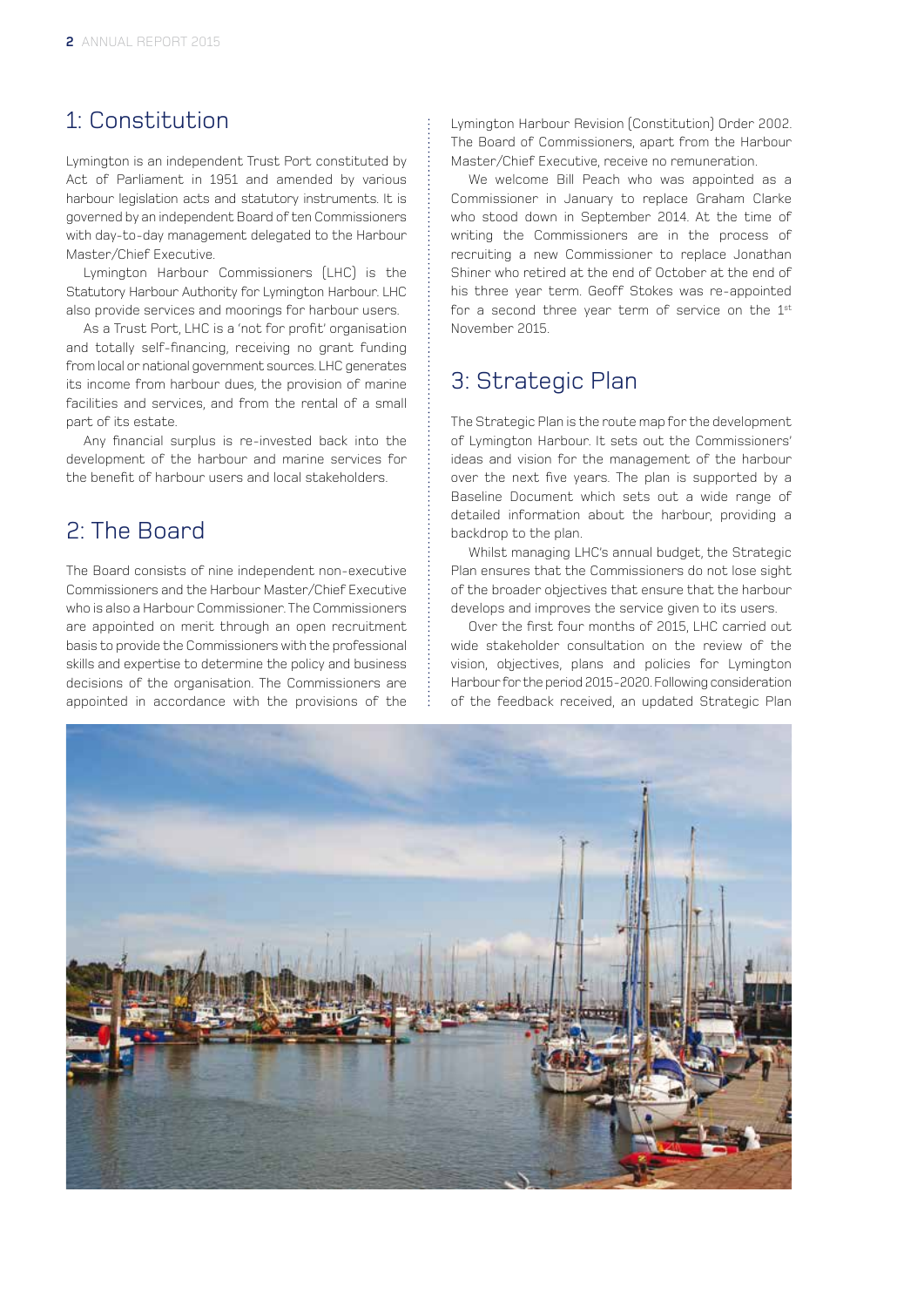

was published on the 20th October 2015. The Plan, together with the supporting Baseline Document, are available for download at www.lymingtonharbour.co.uk.

The 2015 consultation also brought forward initial proposals for the development of the Town Quay area to improve visitor mooring facilities, and the Dan Bran pontoon to provide additional 'resident' berths. As noted in the Chairman's introduction, the Commissioners have taken time to properly consider the views expressed on these proposals and will bring forward alternative options for further consultation in the near future.

# 4: Harbour Activities

# MOORINGS AND RECREATION

In line with previous experience mooring occupancy for 'permanently' let moorings remained relatively static in 2015 with almost full occupancy. It should be noted that at any given point in time there are moorings 'under offer' due to berths being given up part way through the year. Occupancy figures quoted for permanently let moorings do not include moorings which have been recently surrendered or 'under offer' at the time the report is run.

The Commissioners have reviewed the way in which we verify that mooring licence holders and persons on the waiting list are meeting the local residency and boat ownership criteria required to qualify for a resident mooring. Previously we undertook these exercises every 3 to 8 years with all mooring holders, or persons on the waiting list, being asked to provide the

required information at the same time. Because of the numbers involved this has proved to be too disruptive to the administration function of the Harbour Office. From 2016 we will be undertaking an annual rolling program of verification exercises including random sampling.

At the 1<sup>st</sup> December 2015 we continue to have a healthy waiting list with 555 members. This represents an unchanged position from last year, with the number of new applicants joining the waiting list matching the number of mooring allocations made. Next year is an anniversary year for levying the £30.00 administration charge covering the next three years.

Overall the number of visiting boats increased by 11.8% in the 2015 calendar year thanks to the good summer weather. Town Quay visitor numbers increased by 7.5% from 3,934 (2014) to 4,231 in 2015. Around two thirds of this increase occurred on river moorings, due in part to the capacity limitations of the walk ashore facility, and also attractive pricing. The 'Dan Bran' pontoon again saw a significant (19.6%) increase in visitors, up from 1,960 (2014) to 2,344 boat stays despite not being available for November and December due to dredging in this area. The walk ashore small boat berths on the Harbour Master's pontoon also saw a healthy (14.2%) increase in visitors, up from 733 (2014) to 837 boat stays.

| <b>DESCRIPTION</b>     | 2014<br>$v/e$ 31st Dec | 2015<br>y/e 31st Dec |
|------------------------|------------------------|----------------------|
| Let Permanent Moorings | 651                    | 646                  |
| No. Visiting Boats     | 6.627                  | 7.412                |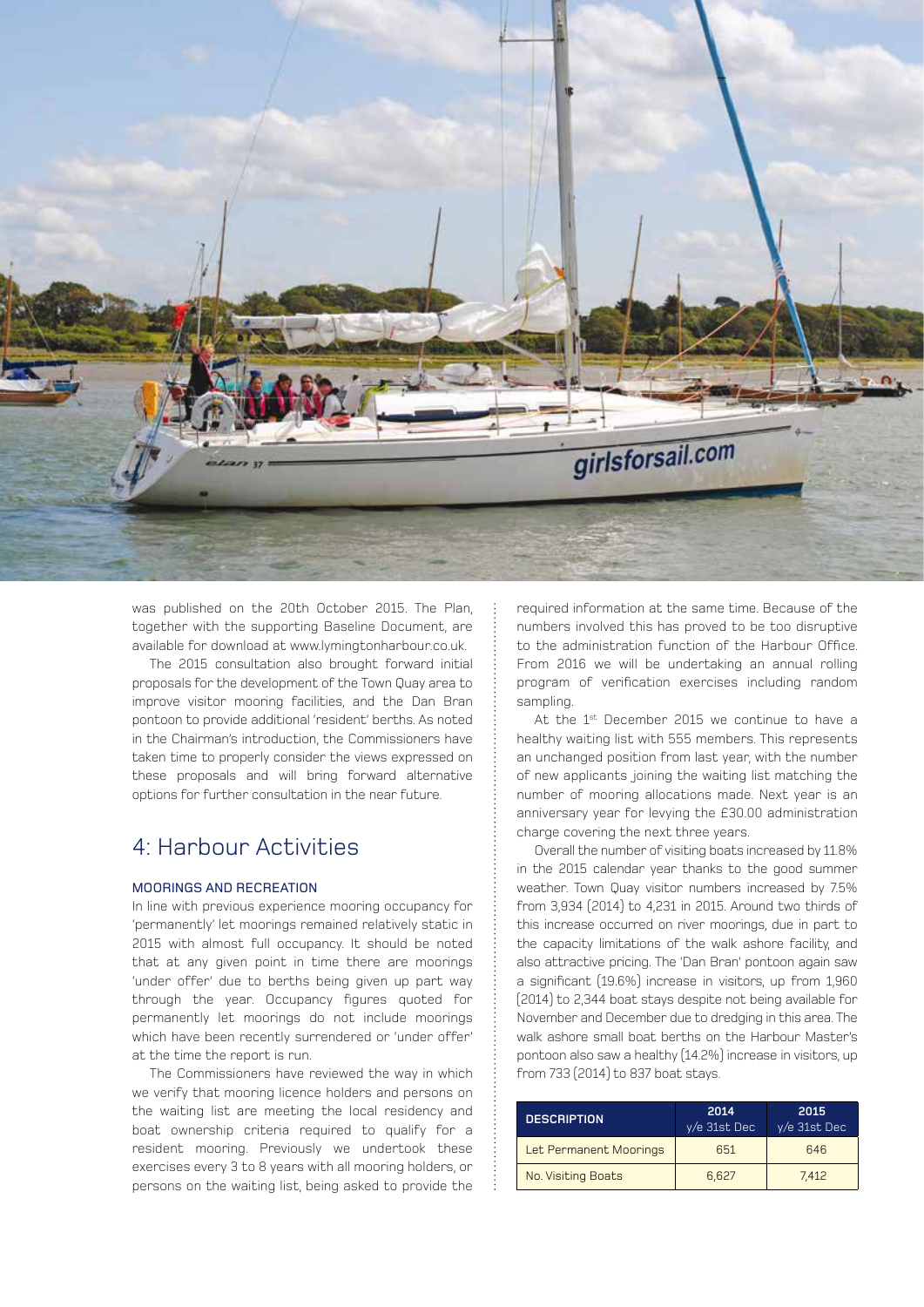A reduction in unused berth availability affected short term sublet income which fell by from £103,916 to £103,159 in the 2015 calendar year, a reduction of 0.73%.

#### COMMERCIAL VESSELS

Wightlink saw a fall in sailings on the Lymington to Yarmouth route during the year, down from 11,450 single trips in 2014 to circa 10,680 sailings in 2015 largely due to reducing to a two ship service on the route for 2015. Wightlink have planned for a marginal increase to 10,774 trips in 2016.

Puffin Cruises made 520 cruise trips and 202 ferry trips between Lymington and Yarmouth up to the end of September 2015. During Cowes week Blue Funnel Cruises again operated a ferry service between Lymington and Cowes. In total 16 single trips were made carrying 802 passengers. We also welcomed Gosport Ferry Company for five visits as part of their Solent Cruise programme. There continues to be a small but active commercial and charter fishing fleet.

On the 1st September Scoot ferries launched a new foot passenger ferry service operating between Yarmouth Isle of Wight and Lymington operating up to 17 trips per day in each direction on their vessel Scoot 1 which is capable of carrying up to 12 passengers. In Lymington the service operated from pick up/drop off points at Town Quay and the Harbour Master pontoon in Bath Road. Unfortunately, on the 19th December the company ceased trading and has appointed an official receiver, David Meany of Ashtons Recovery LLP.

# 5: Navigation & Marine Safety

# PORT MARINE SAFETY CODE

In line with the provisions of the Port Marine Safety Code (PMSC) the Commissioners continue to appoint Nicholsons Risk Management as 'Designated Person' to provide independent reassurance to the Board that its Safety Management System is fit for purpose and compliant with the provisions of the PMSC.

The Safety Management System was formally reviewed and audited by Nicholsons Risk Management in April 2015 and found to be compliant with the requirements of the PMSC. In November, Nicholsons Risk Management undertook an interim review of LHC's safety systems which will inform next year's audit. We continue to keep both our marine and shore based risk assessments and procedures under review. The Marine Safety Management Plan Safety together with audit report and compliance statement from the 'Designated Person', is routinely published each year on LHC's web site.

Under the Pilotage Act 1987 (the Act) the former pilotage authorities were abolished and LHC became a "competent harbour authority" (CHA) for the provision of pilotage services within the harbour. The Commissioners have previously assessed that there was not a requirement for pilotage services in



Lymington Harbour. Under section 2 of the Act, CHAs are required to keep the need for pilotage services under review. At their meeting in May, the Commissioners formally reviewed the requirement for pilotage and agreed with the recommendation of the Safety Committee and the accompanying report, that Lymington Harbour should remain a non-pilotage area. The Commissioners also resolved to review the need for pilotage every five years unless there was a material change to navigation circumstances that warranted earlier review.

During the year LHC reviewed its Emergency, Port Waste Management and Oil Pollution Response plans. In partnership with the River Users Safety Committee the code of practice for organised events within the harbour was also reviewed.

### LIGHTS & MARKS

The General Lighthouse Authority inspected LHC's local aids to navigation and audited our management systems for compliance with the Port Marine Safety Code. The availability targets for navigation aids in Lymington River were met and our management systems were found to be in good order. The three remaining unlit channel marks in the river were lit in July following receipt of the appropriate consent.

The Commissioners issued six Local Notices to Mariners in 2015.

### ENFORCEMENT

Nine formal warnings covering byelaw offences were issued in 2015. All concerned breaches of the harbour speed limit. In addition the Commissioners successfully undertook the first prosecution under the new General Directions which came into force in 2014. The prosecution related to speeding in the river and obstruction of officers in the execution of their duties.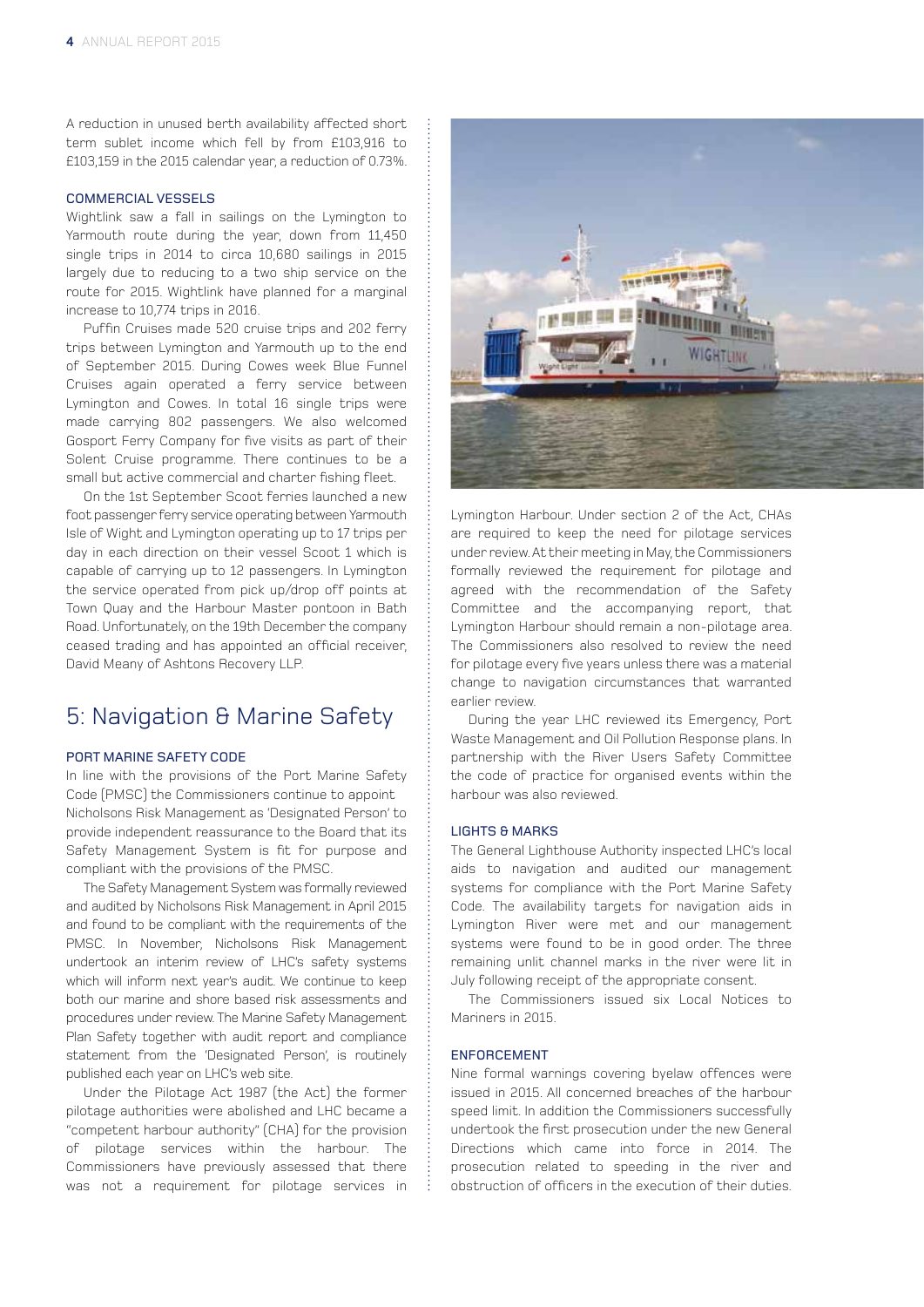| <b>OFFENCE</b>  | <b>FORMAL WARNING</b> | <b>PROSECUTION</b> |
|-----------------|-----------------------|--------------------|
| Excessive speed |                       |                    |

A further eight letters of 'advice' were written in connection with other navigation incidents including collisions, near misses and excessive wash.

### INCIDENT COMPARISON

The table below shows the trend for safety incidents reported over the last four years. Following a number of years where there has been a declining trend, 2015 saw an increase of 7 incidents over the year. Collisions between leisure craft while both underway, capsize incidents, speeding, and wash related incidents accounted for most of the increase. This was offset by reductions in other areas, particularly in the collision with moored vessels category.

There has been a small increase in the number of non-safety incidents reported in 2015. Although

Lymington is blessed with a much lower crime rate than some other Solent harbours, unfortunately theft incidents have increased this year. Owners are asked to remain vigilant and report anything suspicious to harbour staff. It can be seen that most incidents fell into the 'other' category. This covers a wide range of incidents, the majority relate to incidents like mainsheets or boom covers coming loose in heavy weather, mooring lines parting and boats which needed pumping out after periods of rain as they were at risk of sinking. This highlights the need for owners to be vigilant with vessel 'housekeeping'.

### INCIDENT MANAGEMENT/OIL SPILL RESPONSE

In accordance with the requirements of The Merchant Shipping (Oil Pollution Preparedness Response and Co-Operation Convention) Regulations 1998, LHC undertook a desk top Tier 2 oil spill response exercise in October. Representatives from Hampshire County Council, Berthon Marina, Wightlink, Environment Agency and the Coastguard participated. A physical deployment of a containment boom was also undertaken. As always, the

| <b>SAFETY INCIDENT</b>      | 2011           | 2012           | 2013           | 2014           | 2015           |
|-----------------------------|----------------|----------------|----------------|----------------|----------------|
|                             | <b>No</b>      | <b>No</b>      | <b>No</b>      | <b>No</b>      | <b>No</b>      |
| Capsize (with personnel)    | $\overline{c}$ | 5              | $\overline{c}$ | $\mathbf{1}$   | $\overline{4}$ |
| Collision - Moored Vessels  | 12             | 11             | 17             | 19             | 11             |
| Collision - Moving Vessels  | 3              | $\mathbf{1}$   | $\Omega$       | $\Omega$       | $\overline{4}$ |
| <b>Collision with Ferry</b> | $\overline{0}$ | $\Omega$       | $\Omega$       | $\mathbf{1}$   | $\overline{0}$ |
| Collision - Navigation Aids | $\mathbf{1}$   | $\overline{4}$ | $\overline{c}$ | $\mathbf{1}$   | $\overline{c}$ |
| Fire                        | $\mathbf{1}$   | $\Omega$       | $\overline{c}$ | $\Omega$       | $\overline{c}$ |
| Grounding                   | 12             | 5              | 5              | 11             | $\overline{9}$ |
| Impede ferry/Other craft    | $\overline{7}$ | 12             | $\overline{7}$ | $\overline{4}$ | 3              |
| Man Overboard               | $\mathbf{1}$   | $\mathbf{1}$   | $\mathbf{1}$   | $\mathbf{1}$   | $\mathbf{1}$   |
| Near Miss - Ferry           | 9              | 6              | 3              | 3              | 5              |
| Near Miss - Other           | 3              | $\Omega$       | $\overline{c}$ | $\overline{c}$ | $\mathbf{0}$   |
| Other                       | 20             | 9              | $\overline{7}$ | 3              | $\overline{4}$ |
| Slipway Incident            | $\overline{c}$ | $\mathbf{1}$   | $\mathbf{1}$   | $\overline{0}$ | $\mathbf{1}$   |
| Speed Infringement          | 17             | 19             | 9              | 3              | 9              |
| <b>Vessel Adrift</b>        | 12             | 9              | $\overline{7}$ | 8              | 5              |
| Wash other Vessels          | $\overline{0}$ | $\mathbf{0}$   | $\Omega$       | $\overline{0}$ | $\overline{3}$ |
| Wash Ferry                  | $\mathbf{1}$   | $\overline{4}$ | $\Omega$       | $\Omega$       | $\mathbf{1}$   |
| Total 1st Jan to 31st Dec   | 103            | 87             | 65             | 57             | 64             |

| NON SAFETY INCIDENT       | 2011           | 2012      | 2013      | 2014           | 2015           |
|---------------------------|----------------|-----------|-----------|----------------|----------------|
|                           | <b>No</b>      | <b>No</b> | <b>No</b> | <b>No</b>      | <b>No</b>      |
| <b>Boat Damage</b>        | 9              | 26        | 19        | 18             | 16             |
| Pollution                 | 13             | ⇁         | 5         | $\overline{c}$ | $\overline{0}$ |
| <b>Tampering</b>          | $\overline{0}$ | $\Omega$  |           | 0              |                |
| Theft                     | 10             | 11        | 3         | 3              | 8              |
| Other                     | 19             | 33        | 26        | 41             | 42             |
| Total 1st Jan to 31st Dec | 51             | 77        | 54        | 64             | 67             |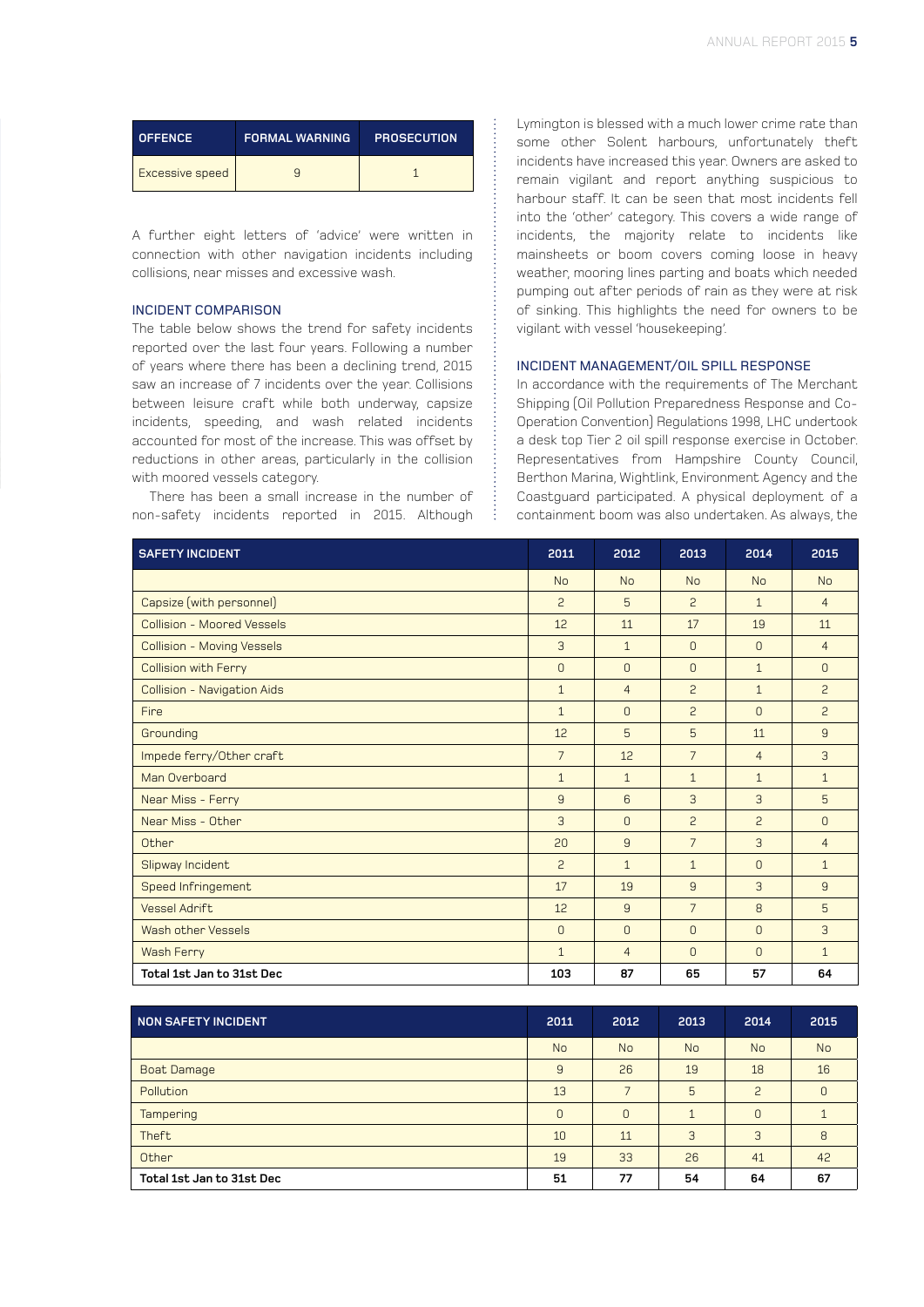

exercise revealed some areas where the plan could be refined and these will be followed up.

Two separate 'notification' and boom deployment exercises were also undertaken during the year to test 'call out' arrangements, and mobilisation response times of individuals and Tier 1 resources.

# 6: Infrastructure Improvements

#### HARBOUR OFFICE BUILDING

Works to extend and refurbish the Harbour Office were completed in August. The works comprised an extension built on the existing balcony to create two new office spaces for the Harbour Master and Treasurer. The Harbour Master's office also doubles as a small meeting room thus saving the need to find offsite facilities. The upgraded accommodation also provides much needed extra work and storage space and incorporates a new more welcoming customer reception counter. Our IT infrastructure was also upgraded with the installation of a server and fully networked work stations. This allows for greater flexibility of working.



#### REDROW DEVELOPMENT: NEW PONTOON

As part of the planning conditions for the Redrow Development upstream of the railway bridge, Lymington Amateur Rowing Club (LARC) will be provided with a new club house on a low cost long lease. To facilitate all tide access to the navigation channel under the terms of the planning agreement Redrow have paid for the installation of a walk ashore pontoon.

Works to install the pontoon were completed in July. The freehold ownership of the pontoon has been vested in LHC. The planning conditions also allow the pontoon to be used by visiting boat tenders in order to access the proposed waterfront restaurant. LHC will grant a licence to LARC for the use of the pontoon at a rent which will reflect a fair contribution towards the ongoing maintenance costs.

# 7: Environment

#### BREEDING WATERBIRD SURVEY

Each year Hampshire County Council undertakes a breeding water bird survey covering the intertidal marshes between Pitts Deep in the east and Hurst Spit in the west.

Their 2015 report indicates that despite the generally fine summer weather, tern numbers were down and breeding success was limited. Following several years of severe disturbance and predation by foxes, no gull colony formed on the Normandy Cockleshell marshes this year. The loss of this colony, which was the largest in the area containing over 5,000 nests as recently as 2012, is a major blow to the overall population of Black-Headed Gulls in the western Solent. It seems likely that more extensive and regular flooding of the saltmarshes is also a contributory factor as the area of suitable breeding habitat continues to reduce. Black Headed Gull egg collecting was again restricted to the marshes east of the river and at Keyhaven.

### TERN ROOSTING/NESTING HABITAT

In early May, Hampshire County Council in co-operation with Hampshire and Isle of Wight Wildlife Trust undertook a small scale project to install areas of shingle and shell onto the rock breakwaters in the lower reaches of the Lymington River. This work also involved placing a number of Little Tern decoys onto the shingle in an attempt to attract birds in. These areas were regularly monitored throughout the season and did attract a pair of nesting Oystercatchers but alas no Little Terns.

### NEW FERRIES – HABITAT REPLENISHMENT MEASURES

As part of the planning consents approved in the 2011 Public Enquiry, Wightlink was required to enter into a Section 106 agreement (s106), a legal measure by which planning conditions can be enforced. The s106 required that Wightlink undertake habitat replenishment measures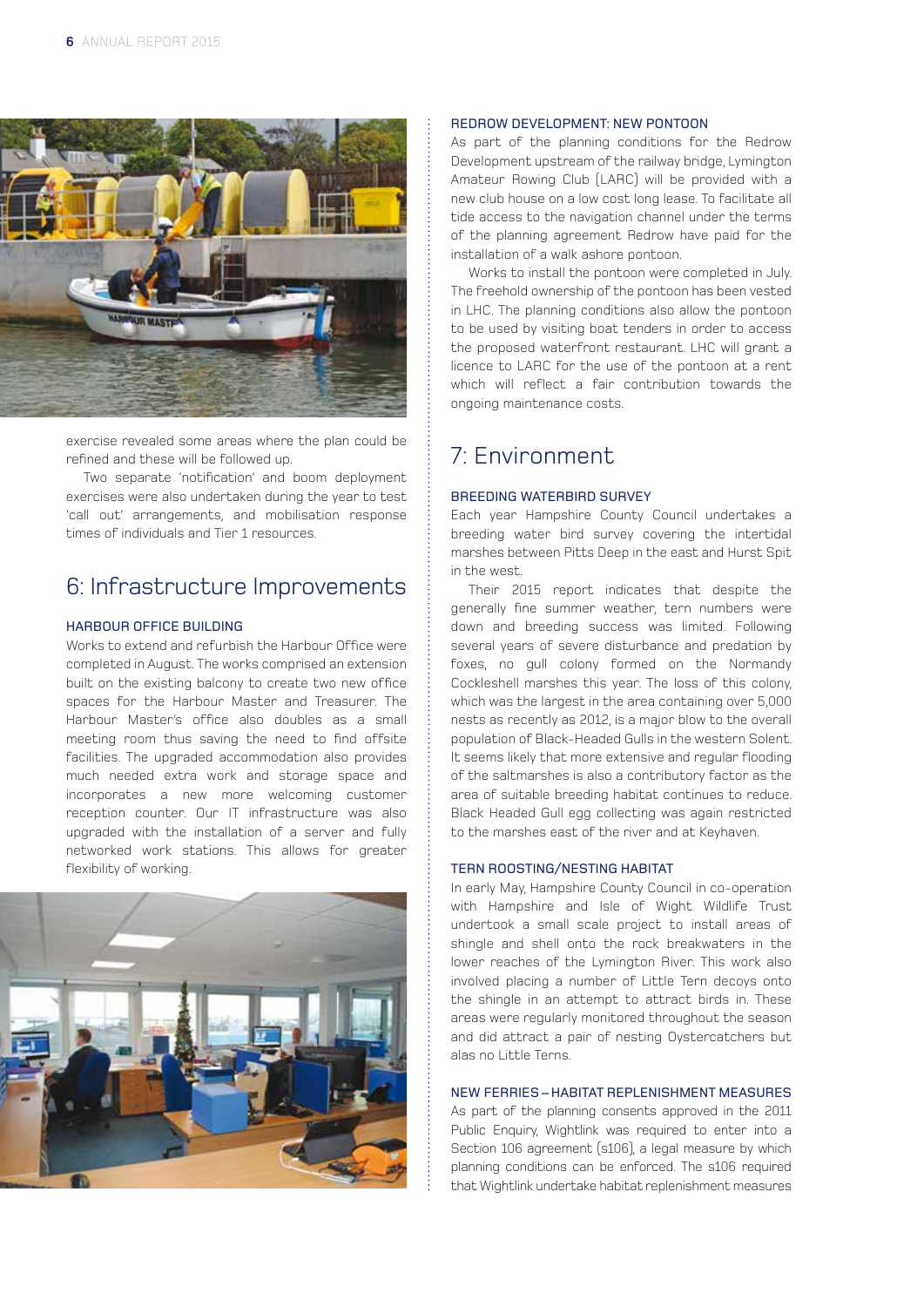

in order to offset the predicted effects of the ferries over their operational lifespan. The agreed replenishment measures involve placing mud dredged from the river into a creek within the saltmarsh at Boiler Marsh to the east of the river. The s106 also specified the measures, timeframes and success criteria to ensure the effectiveness of the habitat replenishment works. It also provided for the establishment of an Environmental Management Panel (EMP) comprising representatives of statutory bodies (including LHC), landowners and Wightlink to monitor the delivery and success of such measures as part of an adaptive management process. The role of the EMP is to review evidence and amend the measures taken so as to ensure that the recharge is adapted as necessary to be successful.

The EMP met on the 19th November to review the monitoring of the effects of the ferries and the habitat replenishment scheme taking account of further survey work undertaken in 2015. EMP members also visited the replenishment site in September.

From the monitoring evidence collected to date, there are no signs of the upgraded W-Class ferry service having a distinguishable effect on the intertidal habitat within the estuary. The EMP also agreed that analysis had shown that the replenishment had worked very effectively. Since March 2013, the sediment had been retained and was ecologically functioning.

Based on this evidence, there was confidence that there was no adverse effect on the integrity of the Solent European Marine Site (EMS) and that such an effect would not occur over the coming years. As a result, a 5-year pause in the monitoring programme undertaken on behalf of Wightlink was agreed and it was concluded that the next meeting of the EMP should be held in November 2020. The Panel was confident that the EMS site integrity would not be affected based on the evidence collected over the last seven years. The Panel accepted that, should any ferry effects arise in future, they would be slow and progressive over the 30 year lifespan of the ferry operations. Any unforeseen issues could be addressed in the future as they occurred.

In 2020 the EMP would be able to consider further data collation and monitoring work undertaken by New Forest District Council and the Environment Agency as part of their routine monitoring of the coastline. If required, the EMP would be able to advise on the need for further monitoring and consider the need for further mitigation measures. The Panel noted that, by that time, it would be able to evaluate more clearly the stability of the recharge against the changes that will have taken place in the Lymington Estuary.

#### LHC SALTMARSH MUD RECHARGE

In 2012 and 2013, with the support of Crown Estate and Lymington Yacht Haven funding LHC undertook a trial to 'recharge' the saltmarsh south of Lymington Yacht Haven. The work involved pumping mud on to areas of poor quality marsh with sediment retention being aided by using brushwood fencing. In common with the Wightlink works, the monitoring undertaken to date has shown that much of the sediment deposited continues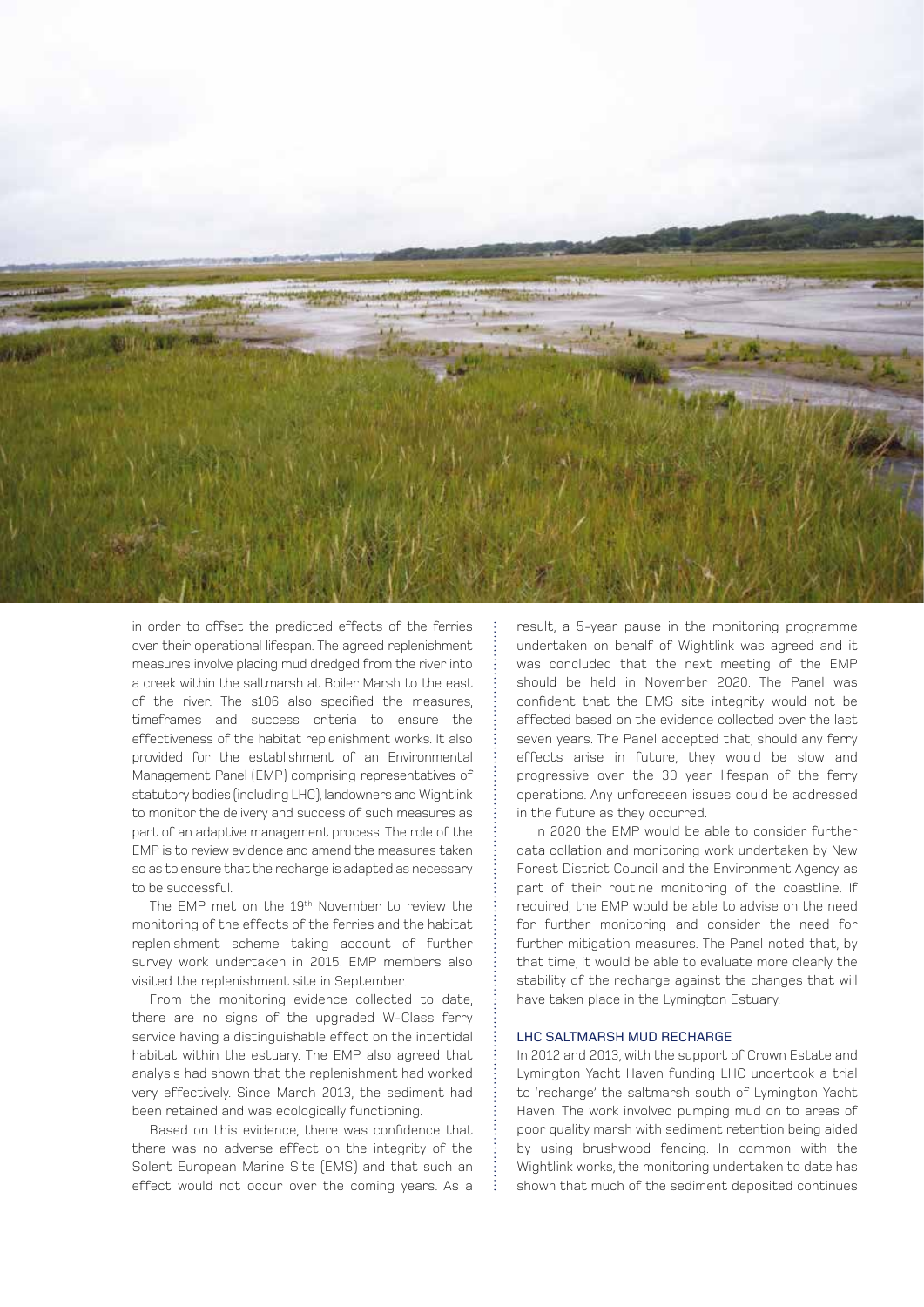

to consolidate and be retained, and that the site is functioning well ecologically. Although the techniques adopted were effective at delivering relatively small amounts of mud in a beneficial way and provided valuable experience, this method proved very expensive. A more cost effective and sustainable solution to deliver much greater quantities of mud was needed.

In 2014 LHC was granted a marine licence for a new three year trial to beneficially use 12,500 tonnes of mud dredged from the river by 'bottom dumping' in Boiler Marsh Bay to the east of the river. This technique involves dredging barges navigating close to the marsh where they directly discharge their loads. As this is instead of dumping at sea, there are no additional costs for disposal. The plan is to create an unconfined intertidal reef within the bay that will provide shelter to the marsh from wave action or a source of sediment to feed the marsh in the immediate vicinity. It is hoped that by reducing the amount of wave energy reaching the marsh in this area, this will slow down erosion.

Following the placement of 2,380 tonnes of mud in November 2014 and subsequent monitoring work, the Commissioners successfully applied for an increase in the licenced quantities for the second and third years of the trial. The total amount licenced for placement over the three year trial has increased to 19,380 tonnes. In November and December, a further 6,900 tonnes were successfully placed. Next winter a further 10,000 tonnes will be placed.

Subject to the results of monitoring, it is hoped to apply for a licence to substantially increase the amount of mud that can be beneficially used in this way with the ambition of prolonging the life of the saltmarsh and delaying the need for some future phases of breakwater construction.

## MARINE CONSERVATION ZONES (MCZ)

In April, LHC (working with Berthon Boat Company and Lymington Yacht Haven) and Yarmouth Harbour Commissioners submitted a joint response to DEFRA on their consultation on the proposed Needles MCZ.



The proposed MCZ covers the stretch of Solent that runs along the Isle of Wight's North West coast from Hurst Point to just south of the Needles and includes Colwell, Totland and Alum Bays.

The response which was co-ordinated by Amec Foster Wheeler, an experienced consultancy company, highlighted our shared concerns related to:-

- a) the potential restrictions on leisure activities and the associated impact on the local economies; and
- b) the potential for significant extra costs associated with licencing maintenance dredging disposal at the Hurst Fort site or restricting or prohibiting future disposal at the Hurst Fort site.

It is understood that the Government will announce their decision on how this is to be progressed in January 2016.

# 8: Staff and Training

During the year staff attended training courses in first aid, oil spill response and diesel engine maintenance. Staff also participated in a workshop run by the Hampshire Marine Police Unit on enforcement of General Directions. As part of their on-going professional development, the Harbour Master and Harbour Operations Manager attended a number of seminars and forums run by the ports industry to keep abreast of changes in legislation and good practice.

# 9: Harbour Protection

# BREAKWATER PROJECT

LHC continue to progress their strategy to protect the harbour from exposure to wave attack due to the loss of salt marsh through natural erosion by building two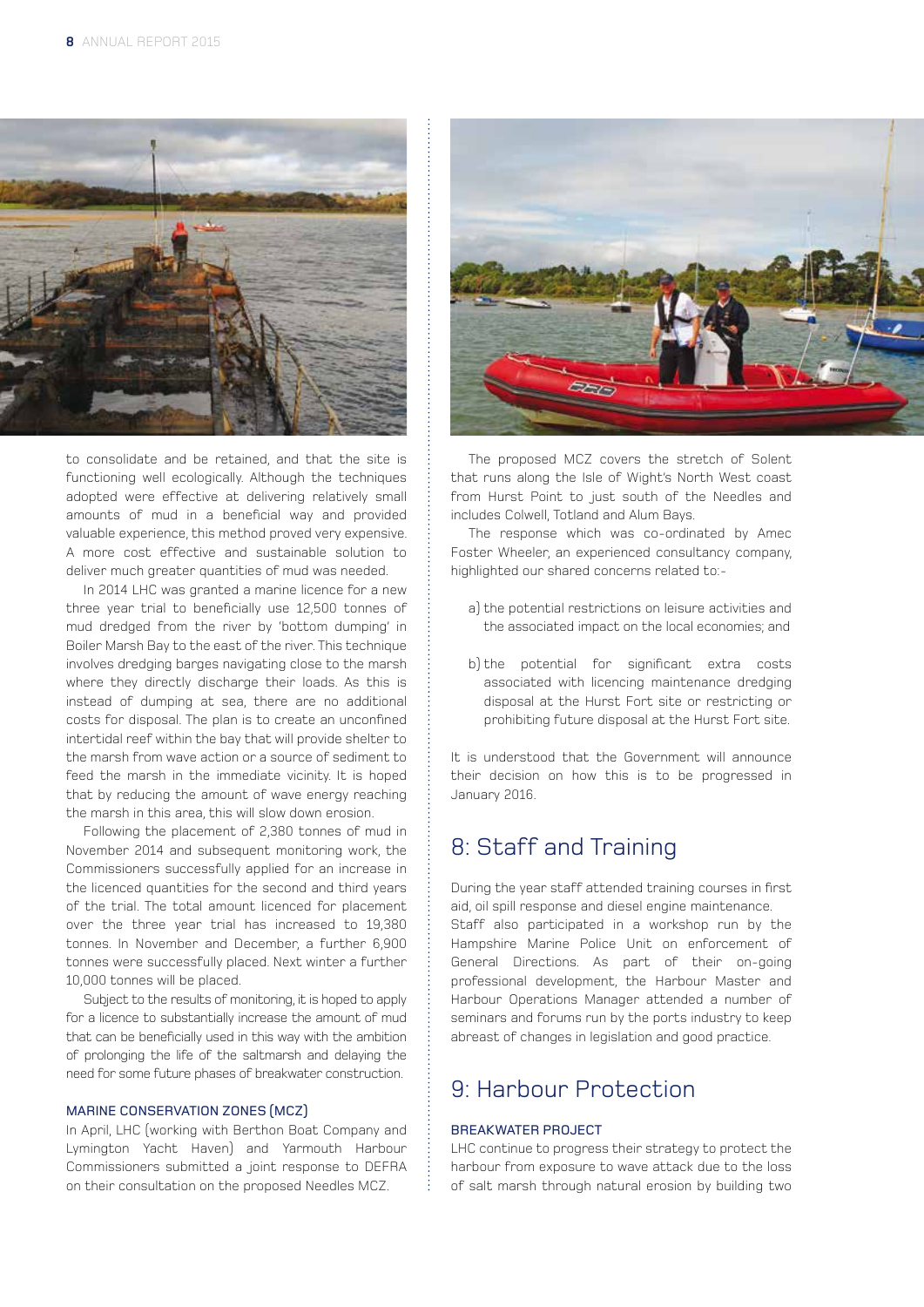breakwaters, one on each side of the main navigation channel. The breakwaters will be built in a multi-phased approach over approximately 40+ years, with the timing for the actual implementation of each phase dictated by the rate of future saltmarsh loss.

As previously reported, work on the second phase of the rock breakwater construction was completed in October 2014. Following completion of the works the Project Manager (consulting engineers appointed by LHC to manage the contract) formally identified defects under the contract which were brought to the contractor's attention. This position was disputed by the contractor who had demanded full payment.

In September 2015 the Project Manager issued the final payment certificate under the contract. As the contractor had not addressed the contractual matters that had been notified to them through a formal 'defects' certificate, this was taken into account when finalising the account and £188,854 was not certified for payment by the Project Manager.

The contractor has subsequently invoiced LHC on the basis of the final certificate. However, under the contract it remains open to them to refer the matters that are in dispute to an independent adjudicator for decision. An appropriate note to the audited accounts has been made identifying £188,854 as a contingent liability.

It should be noted that the term 'defects' relates to works/materials not delivered (or not yet satisfactorily evidenced as delivered) in accordance with the contract. It does not mean that the 'as built' breakwater requires remedial work. LHC has obtained the advice of its consulting engineers that the breakwater as built will perform effectively until at least 2050, based on recent forecast of the rate of marsh loss. That advice has been confirmed in a second opinion by independent consulting engineers.

Details of the position of the Harbour Protection Reserve as reported in the audited accounts for the year ended 31st March 2015 are shown below.

| Balance at 1 <sup>st</sup> April 2014     | 856,558    |
|-------------------------------------------|------------|
| <b>Harbour Protection Dues Collected</b>  | 220,651    |
|                                           | 1,077,209  |
| Less: monies spent on project - Revenue   |            |
| - Capital                                 | (677, 209) |
|                                           |            |
| Balance as at 31 <sup>st</sup> March 2015 | 400,000    |

In 2015 the harbour protection element of the dues will increase by 3%. It is recognised that this increase is above inflation but in coming to this decision the Commissioners took account of the fact that annual harbour protection dues revenues do not yet cover the annual loan repayment costs including interest for the Phase 2 breakwater. Also, the need to build reserves meant that is was considered prudent to retain the planned for 3% increase this year.



# 10: Consultation

### HARBOUR ADVISORY GROUP

In another busy year, the Harbour Advisory Group (HAG) met on four occasions and commented on a number of matters related to the on-going management of the harbour including:- the update to the strategic plan; proposed revisions to the 'Fortuna Inner' berth prices; the harbour protection scheme; Marine Conservation Zones; the Wightlink and LHC marsh recharge schemes; marketing initiatives; the provision of a new boat house and pontoon for Lymington Amateur Rowing Club on the Redrow site; and Royal Lymington Yacht Club's proposals to extend their pontoons.

A HAG representative also attended the annual River Users Safety Group meeting and the Chairman (or his deputy) is invited to attend all LHC Board meetings.

During the year there were four changes to the existing membership. In January, Rupert Wagstaff took over from Dylan Kalis representing marina interests and Sandie James replaced Sean Millward as the representative for ferry operators. David Ilsley also replaced Rob Ainslie as the representative for the New Forest National Park Authority. In July, Cllr Barry Dunning replaced Cllr Michael White as the representative for local people.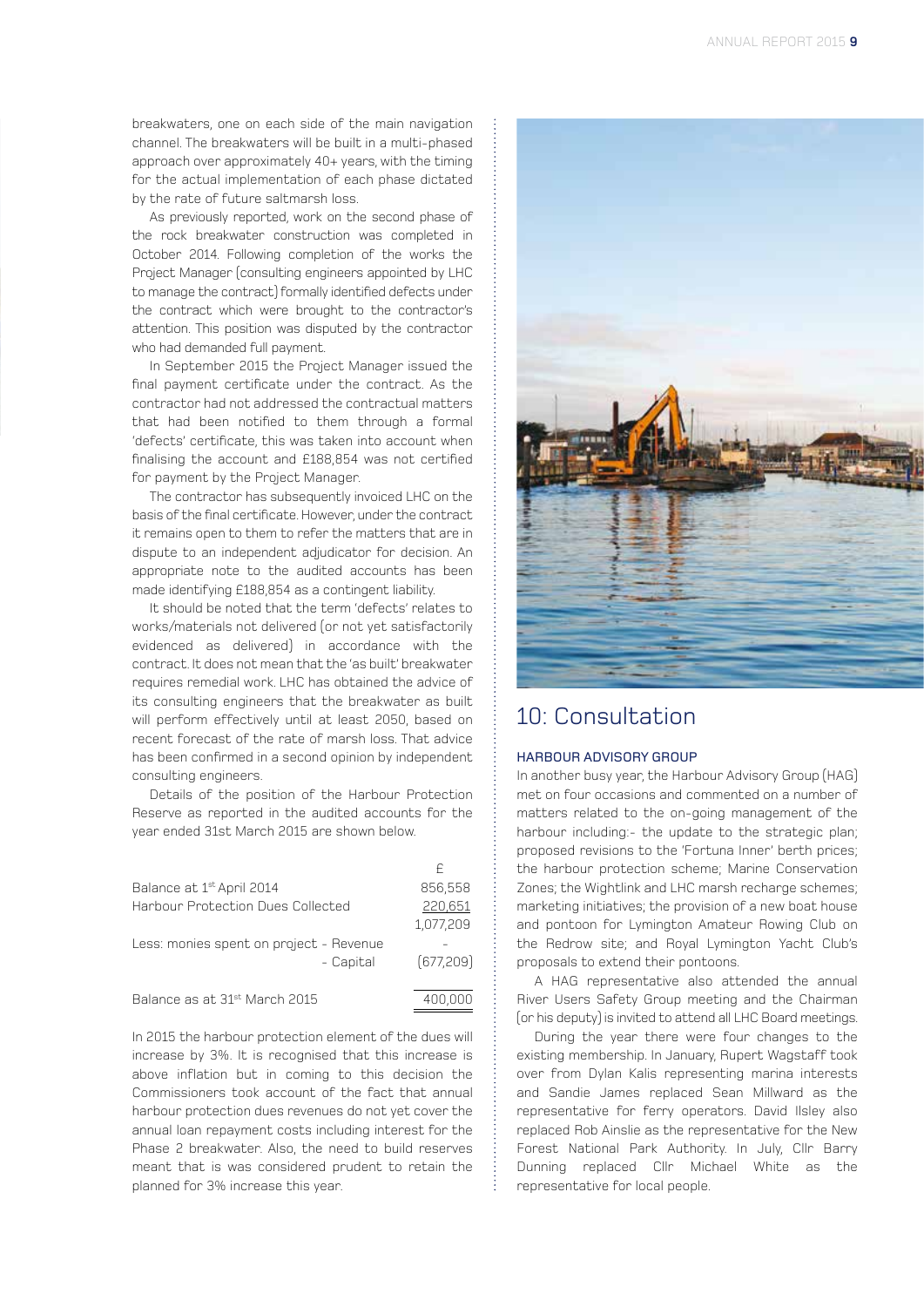

#### STAKEHOLDERS MEETING

A stakeholder meeting was held on the 27<sup>th</sup> March 2015. At the meeting the Chairman and Chief Executive gave presentations on LHC's recent activities and their proposals for an update to the strategic plan (also see Section 3). The presentations were followed by an open question and answer session followed by an opportunity to chat with the Commissioners over refreshments.

# 11: Looking Forward 2016/17

## 2016/17 CHARGES

In November the Commissioners finalised the pricing for the provision of its commercial services (such as annual and visitor moorings) and statutory harbour dues for the 2016/17 financial year.

When deciding the level of price rise required, factors considered included:- the current financial position of the authority; the current statutory, safety, and other management requirements for the authority; the cost of future infrastructure maintenance; the predicted cost of the next phase of breakwater construction to protect the harbour; inflation and the need to build reserves.

A further consideration has been the large increase in the cost of dredging which will see the unit cost increase by nearly 11% between November 2014 and November 2016 despite the cheapest tender received being chosen. The increased unit prices combined with an increase in the quantities to be dredged, largely due to the longstanding need to dredge the channel margins in the lower river, has meant that the budgeted dredging provision has increased by 23% from £130k to £160k per annum for the next two years.

Taking all of these factors into account, the Commissioners have decided to increase fees for the vast majority of its commercial services and all harbour dues by an average of 3% for the 2016/17 financial year. The exceptions will be the Dan Bran berth charges which will again be amended upwards in line with the phased increase in berth fees published in 2012 in recognition of the installation of electricity. Also the 'Fortuna Inner' berth prices will increase in line with the phased increases notified to berth holders at the beginning of last year.

In view of the low level of inflation, the Commissioners considered carefully whether they should still continue with the 3% increase in charges that had been planned for in previous forecasts or whether it was possible to reduce this. However, predominantly due to the predicted increases in dredging expenditure over the next two years, and the need to rebuild reserves it was felt it would not be prudent to have a lower level of increase.

### INFRASTRUCTURE

The Commissioners have reached agreement with Lymington Town Sailing Club to provide up to £70,000 towards refurbishment of their shower and washroom facilities in 2016. These facilities are used by crews of visiting boats when berthing on LHC's 'Dan Bran' pontoon.

The advance will be in the form of an advance service fee and will buy LHC a number of years use. The term will be calculated by means of a formula. At the end of the term, LHC will revert to making an annual payment for use of the facility.

The new shower and washrooms will offer a significantly upgraded experience with greater privacy and comfort for both Club members and visitors alike. Work is scheduled to commence in early January and is expected to be completed by the end of March, in time for the new season.

LHC's Cheverton workboat will have a new engine and gearbox installed in the first quarter of 2016. Later in the year the small Champs launch is also scheduled for an engine replacement.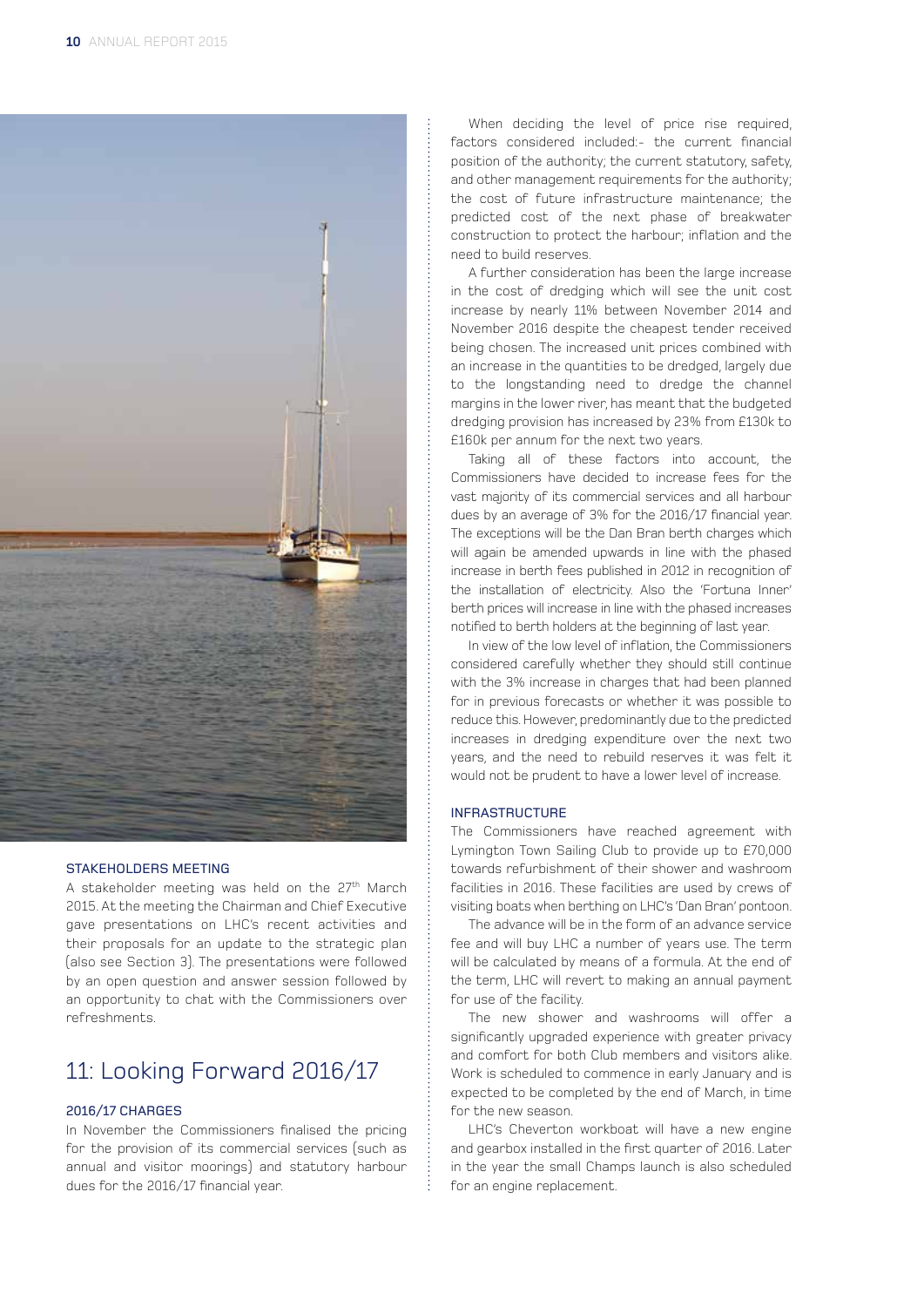

# 12: Finance

INCOME & EXPENDITURE ACCOUNT – Year ending 31st March

|                                            |            | 2015              |          | 2014      |
|--------------------------------------------|------------|-------------------|----------|-----------|
| <b>Turnover</b> - Continuing Operations    |            | 1,389,716         |          | 1,323,183 |
| <b>Operating Expenses</b>                  |            | 670,776           |          | 682,662   |
| <b>Gross Profit</b>                        |            | 718,940           |          | 640,521   |
| <b>Administrative Expenses</b>             |            | 261,354           |          | 325,991   |
| <b>Operating (Deficit)/Surplus</b>         |            |                   |          |           |
| - Continuing Operations                    |            | 457,586           |          | 314,530   |
| - Interest Receivable                      | 3,384      |                   | 1,907    |           |
| - Interest Payable                         | (55, 378)  |                   |          |           |
| - Other Finance Costs                      | (6,000)    |                   | (13,000) |           |
|                                            |            | [57, 994]         |          | (11,093)  |
| <b>Surplus / (Deficit) before Taxation</b> |            | 399,592           |          | 303,437   |
| Taxation                                   |            | 91,933            |          | 67,587    |
| Surplus/(Deficit) after Taxation           |            | 307,659           |          | 235,850   |
| Transfer to/(from) Harbour                 |            |                   |          |           |
| <b>Protection Reserve</b>                  | (456, 558) |                   | 213,043  |           |
| Transfer to Wave Screen Reserve            | 15,000     |                   | 15,000   |           |
|                                            |            | <u> (441,558)</u> |          | 228,043   |
| Surplus /(Deficit) for the year            |            |                   |          |           |
| transferred to Revenue Reserve             |            | £749,217          |          | £7,807    |

# STATEMENT OF TOTAL RECOGNISED GAINS AND LOSSES – Year ending 31st March

|                                          | 2015     | 2014      |
|------------------------------------------|----------|-----------|
| Surplus for year                         | 307.659  | 235,850   |
| Actuarial Gain/(Loss) in Pension Scheme  | (78,000) | 106,000   |
| Related Deferred Tax                     | 15,600   | [21, 200] |
| <b>Total Gains and Losses recognised</b> | 245,259  | 320,650   |
| since last Annual Report                 |          |           |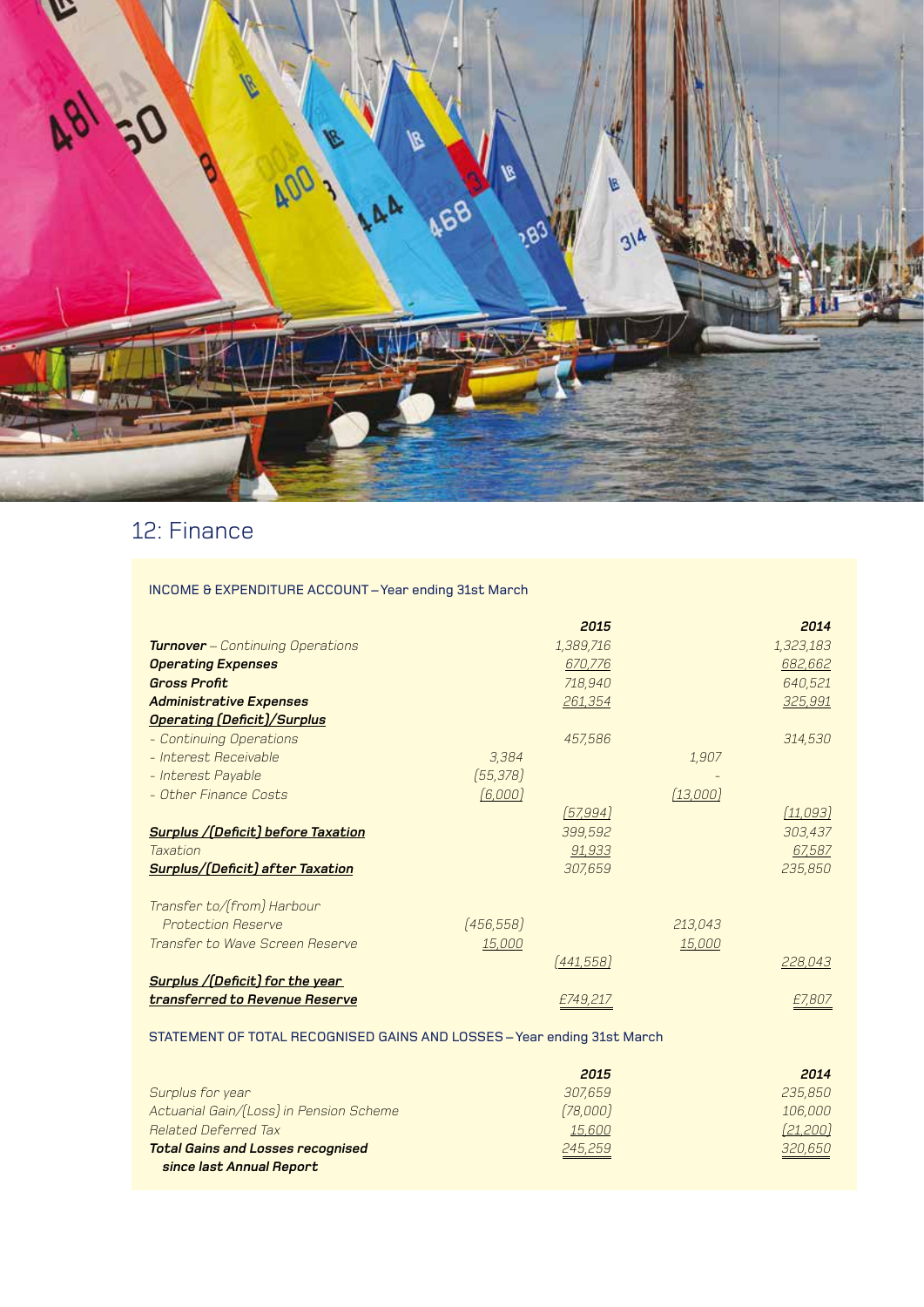# BALANCE SHEET as at 31st March

|                                               |               | 2015        |                  | 2014        |
|-----------------------------------------------|---------------|-------------|------------------|-------------|
| <b>Fixed Assets</b><br>Tangible Assets        |               | 4,213,376   |                  | 2,283,526   |
|                                               |               |             |                  |             |
| <b>Current Assets</b>                         |               |             |                  |             |
| <b>Stocks</b>                                 | 1,860         |             | 1,860            |             |
| Debtors                                       | 101,279       |             | 126,570          |             |
| Cash at Bank and in Hand                      | 1,359,454     |             | 2,862,757        |             |
|                                               | 1,462,593     |             | 2,991,187        |             |
| <b>Current Liabilities</b>                    |               |             |                  |             |
| Creditors - Amounts falling                   |               |             |                  |             |
| due within 1 year                             | (1, 282, 041) |             | <u>[996,381]</u> |             |
| Net Current (Liabilities)/Assets              |               | 180,552     |                  | 1,994,806   |
| <b>Assets less Current Liabilities</b>        |               | 4,393,928   |                  | 4,278,332   |
|                                               |               |             |                  |             |
| Creditors-Amounts falling due                 |               |             |                  |             |
| after more than one year                      |               | [1,605,600] |                  | [1,806,300] |
|                                               |               | 2,788,328   |                  | 2,472,032   |
| <b>Provisions for Liabilities and Charges</b> |               |             |                  |             |
| Deferred Taxation                             | 111,394       |             | 111,631          |             |
| Maintenance Dredging Provision                | 103,963       | [215, 357]  | 101,489          | [213, 120]  |
|                                               |               | 2,572,971   |                  | 2,258,912   |
| <b>Provision for Pensions</b>                 |               | (524, 800)  |                  | [456,000]   |
|                                               |               |             |                  |             |
| <b>Net Assets</b>                             |               | £2,048,171  |                  | £1,802,912  |
|                                               |               |             |                  |             |
| <b>Capital and Reserves</b>                   |               |             |                  |             |
| Capital Reserve                               |               | 12,500      |                  | 12,500      |
| Revenue Reserve                               |               | 1,560,671   |                  | 873,854     |
| <b>Harbour Protection Reserve</b>             |               | 400,000     |                  | 856,558     |
| Wave Screen Reserve                           |               | 75,000      |                  | 60,000      |
|                                               |               | £2,048,171  |                  | £1,802,912  |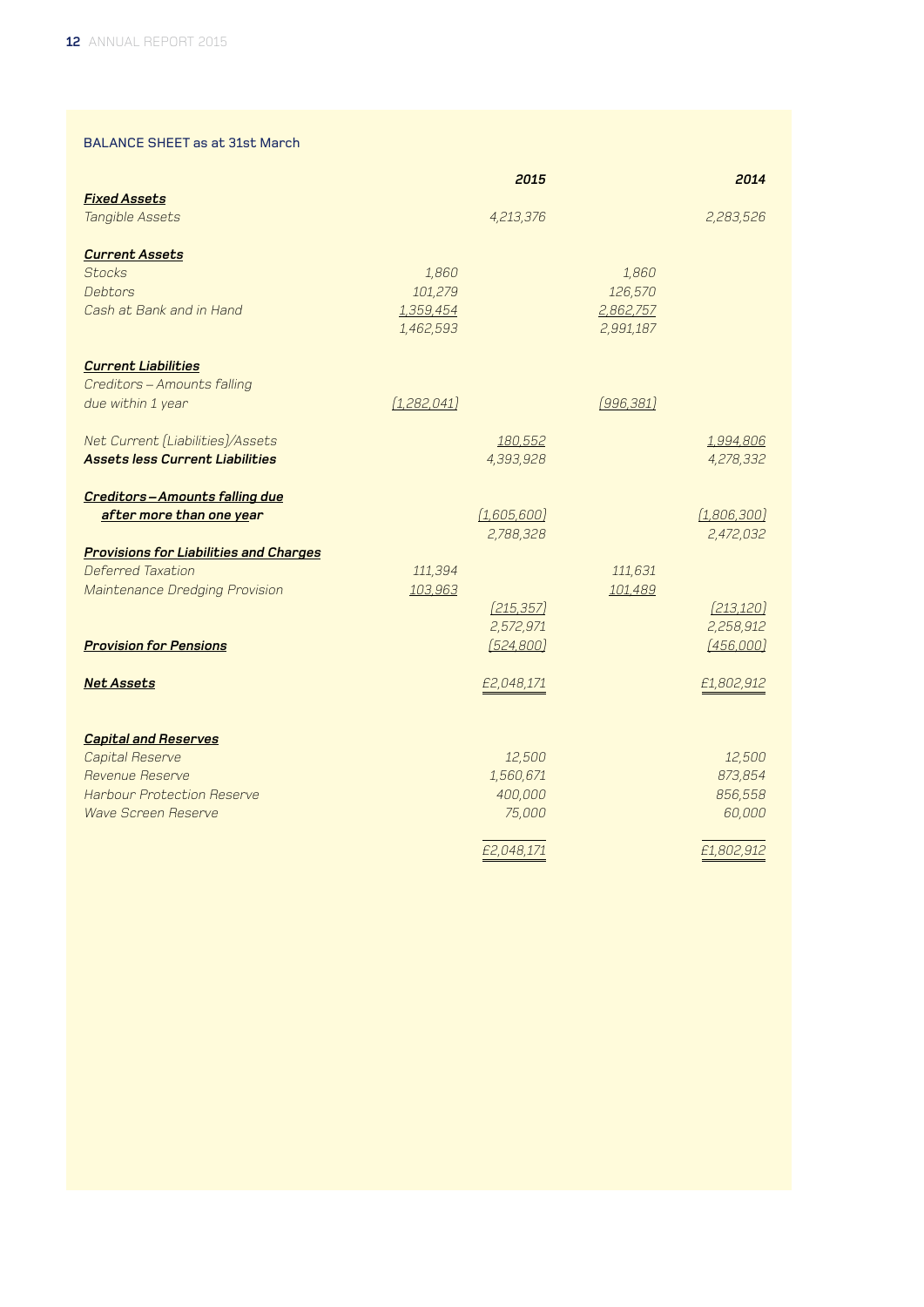# CASH FLOW STATEMENT – Year ending 31st March

|                                                  |             | 2015          |            | 2014             |
|--------------------------------------------------|-------------|---------------|------------|------------------|
| <b>Cash generated from operations:</b>           |             |               |            |                  |
| <b>Operating profit</b>                          | 457,586     |               | 314,530    |                  |
| Reconciliation to cash generated from operations |             |               |            |                  |
| Depreciation and (profit)/loss on sale           |             |               |            |                  |
| of fixed assets                                  | 92,076      |               | 73,714     |                  |
| Provision for maintenance dredging               | 130,000     |               | 110,000    |                  |
| Increase in Harbour Protection Reserve           | (220, 651)  |               | [213, 043] |                  |
| Pension contributions plus negative past         |             |               |            |                  |
| service cost in excess of current service cost   | (1, 200)    |               | 11,000     |                  |
|                                                  |             | 457,811       |            | 296,201          |
| <b>Changes in working capital:</b>               |             |               |            |                  |
| Increase in stock                                |             |               | 6,584      |                  |
| (Increase)/Decrease in trade debtors             | 20,831      |               | 68,366     |                  |
| Increase in other debtors                        | 4,460       |               | 8,037      |                  |
| Increase/(Decrease) in trade creditors           | 212,027     |               | (69, 112)  |                  |
| Increase in other creditors                      | 47,404      |               | [44,502]   |                  |
|                                                  |             | 284,722       |            | [30, 627]        |
| Net cash generated from operations               |             | 742,533       |            | 265,574          |
| Cash generated from other sources                |             |               |            |                  |
| Long Term Borrowings - Harbour                   |             |               |            |                  |
| <b>Protection Project</b>                        |             |               | 2,007,000  |                  |
| Corporation tax repayment                        |             |               | 10,758     |                  |
| <b>Harbour Protection fees received</b>          | 220,651     |               | 213,043    |                  |
| Bank interest received                           | 3,384       |               | 1,907      |                  |
| Sale of tangible fixed assets                    |             |               | 1,602      |                  |
|                                                  |             | 224,035       |            | 2,234,310        |
| <b>Applications of cash</b>                      |             |               |            |                  |
| Loan interest paid                               | (55, 378)   |               |            |                  |
| Corporation tax paid                             | [64, 341]   |               | [82, 113]  |                  |
| Purchase of tangible fixed assets                | (13, 804)   |               | (150, 518) |                  |
| Maintenance dredging costs                       | (127, 526)  |               | (134, 724) |                  |
| Repayment of amounts borrowed-                   |             |               |            |                  |
| <b>Harbour Protection</b>                        | (200, 700)  |               |            |                  |
| Harbour Protection Project                       | (2.008.122) |               |            |                  |
|                                                  |             | [2,469,871]   |            | <u>[367,355]</u> |
| Net (decrease)/increase in cash                  |             | (1, 503, 303) |            | 2,132,529        |
| Cash at bank and in hand at beginning of year    |             | 2,862,757     |            | 730,228          |
| Cash at bank and in hand at end of year          |             | £1,359,454    |            | £2,862,757       |
| <b>Consisting of:</b>                            |             |               |            |                  |
| Cash at bank and in hand                         |             | 1,359,454     |            | 2,862,757        |
|                                                  |             | £1,359,454    |            | £2,862,757       |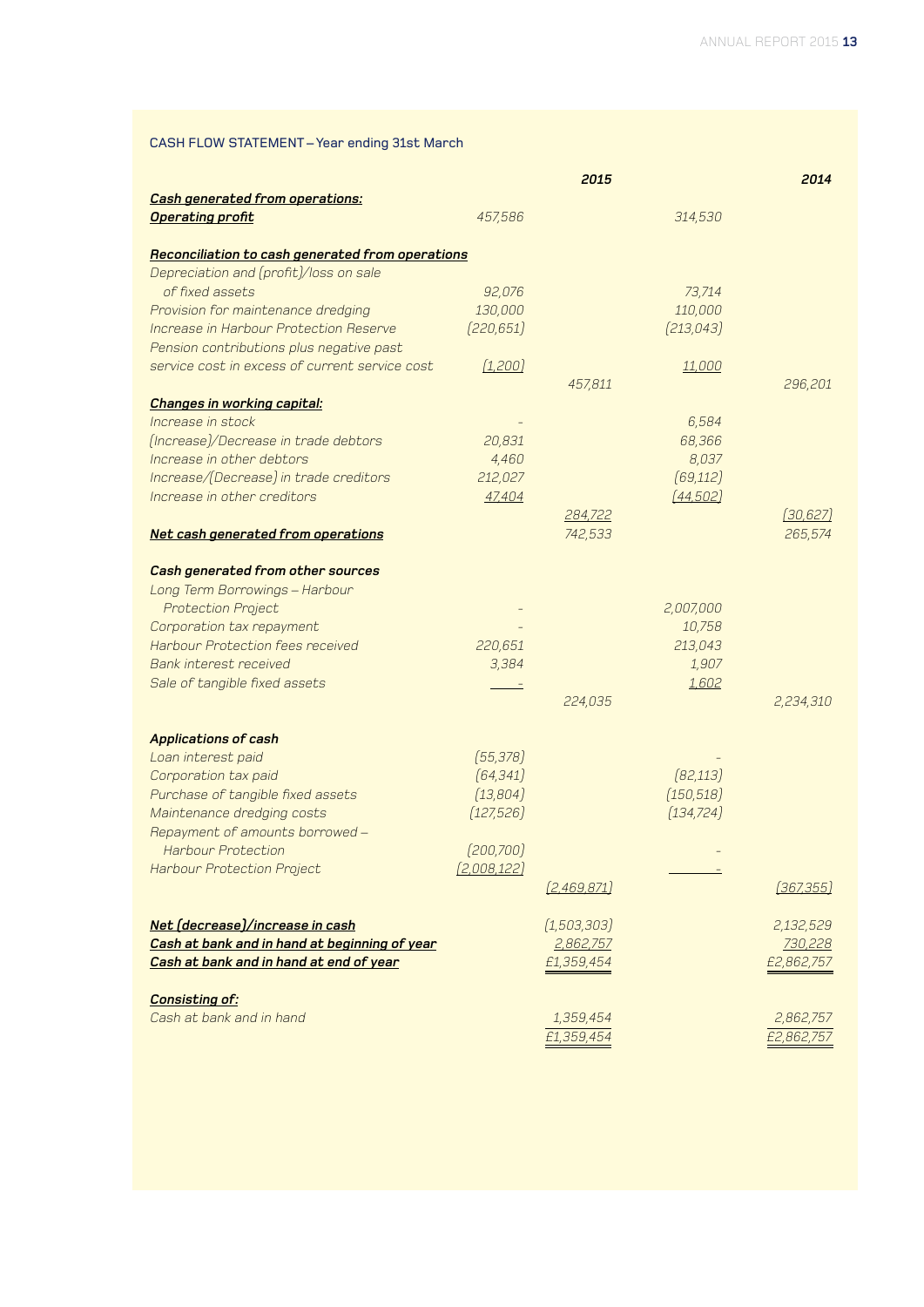### FINANCIAL STATEMENT – Year ending 31st March 2015

### Financial position

The financial position of Lymington Harbour Commissioners continues to be strong. Turnover at £1,389,716 was up £71,533 or 5.4% on the previous year (net of grants) with berthing fees and dues charges being increased by an average of 3%. In order to improve transparency, turnover is broken down between statutory harbour authority income (dues) and income generated from commercial operations (see table below).

Operating surplus at £457,586 increased by 45.5% or £143,056 on 2014/15. This was principally due to the exceptional legal and professional costs associated with implementing key strategic projects in 2014 not being repeated. The legal and professional fees expensed to operating and administration costs therefore fell by £119,600 in 2014/15. Also contributing to the growth in the surplus was the increase in turnover.

As part of the Commissioners long term strategy to protect the harbour, the second phase of breakwater construction was undertaken during the year. Work was completed in October with capital costs incurred in the year ended 31 March 2015 at £1,850,813, which with expenses of £83,665 incurred in the previous year was a total cost of £1,934,478. The opportunity was also undertaken to top up Phase 1 to reinstate the 'as built' height following predicted settlement of the structure which cost £157,309. The work was funded through a combination of reserves and a fixed interest HM Treasury Loan of £2,007,000 facilitated by New Forest District Council over a ten year term.

At the end of the financial year the balance sheet and cash flow statement continue to show a sound financial position with a satisfactory level of cash and reserves.

#### Income

The resident moorings, some 650, continued to be fully allocated through the year and LHC continue to maintain a healthy waiting list numbering 555 members at the end of the year.

Visitor revenue grew by 7.6% to £103,128 largely due to a strong performance in the first quarter and again in September. Like the previous year, the sustained period of good summer weather encouraged visitor business. Sublet income at £111,386 was significantly higher (31.8%) largely due to a strong performance over the winter months due to increased berth availability because of the lower maintenance dredging requirement in mooring areas.

In line with the programme for phased increases to reflect the increased size of their vessels, Wightlink harbour dues were increased by £8,470 excluding harbour protection for 2014/15. In order to meet the funding requirements of the Harbour Protection Scheme going forward, the Harbour Protection Levy for annual mooring holders was raised by 3%. The income collected for the Harbour Protection Scheme this year is £220,651 compared to income of £213,043 in 2013/14.

The table below provides a breakdown of turnover between statutory harbour authority income (dues) and income generated from commercial operations (mooring licences, slipway permits & lease rents).

| TURNOVER-Year ending 31st March                                      | 2015      | 2014      |
|----------------------------------------------------------------------|-----------|-----------|
| Harbour Dues – Commercial Commuted                                   | 379.450   | 366,562   |
| Harbour Dues - LHC Moorings, Visitors, Sublets, Dry Sailing & Misc   | 130.625   | 121.764   |
| Harbour Dues - Harbour Protection Levy                               | 220,651   | 213,044   |
| Grants                                                               |           | 5,000     |
| Total Income as Statutory Harbour Authority                          | 730.726   | 706,370   |
| Commercial Income (Mooring licences, slipway permits & lease income) | 658,991   | 616,813   |
| <b>Total Turnover £</b>                                              | 1,389,717 | 1,323,183 |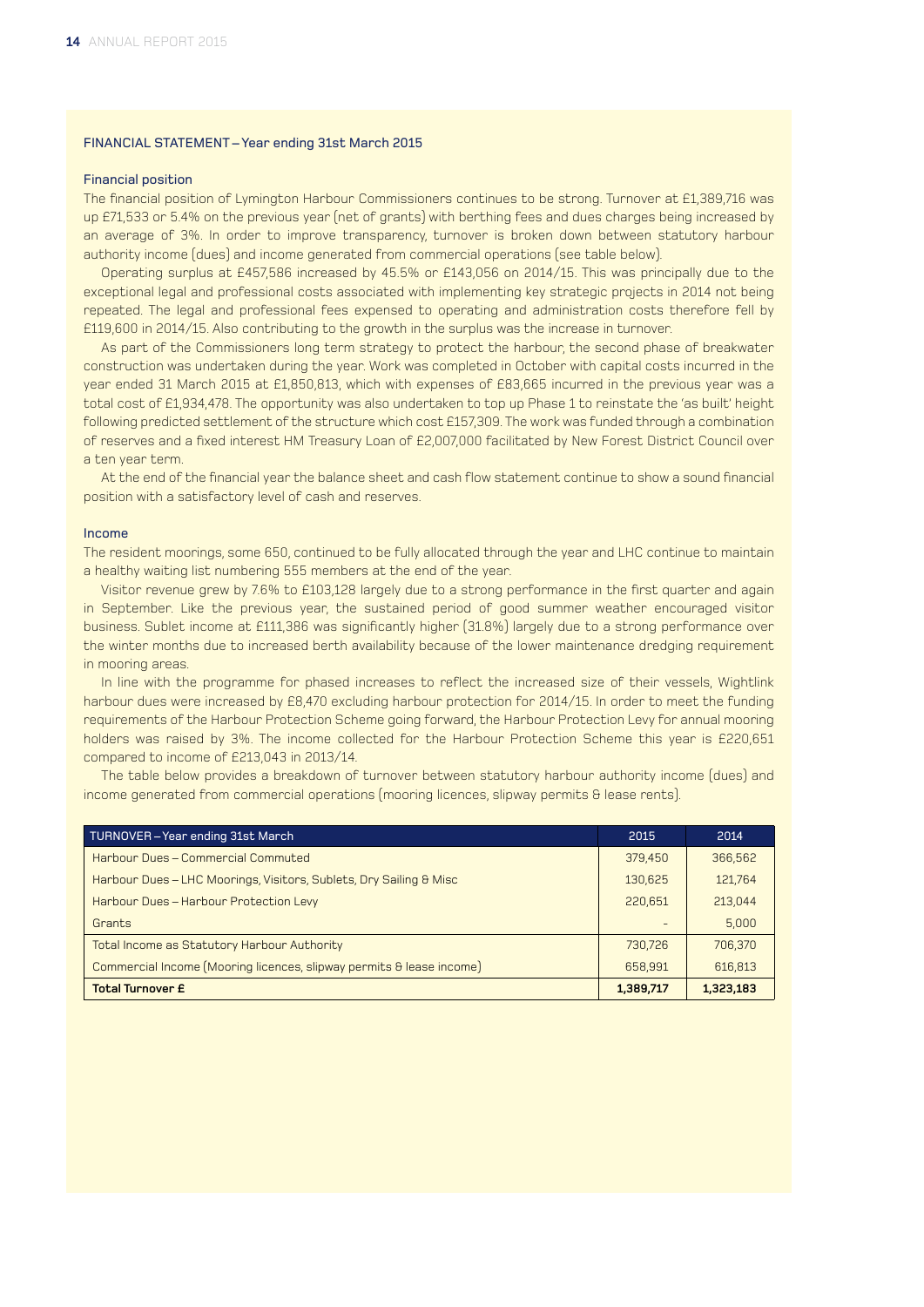### Expenses

Operating expenses fell by £11,886 (1.74%) in 2014/15. There was a reduction in professional costs of £51,577 following the exceptional legal fees incurred the previous year related to the negotiation of the harbour protection loan finance facility. Crown Estate lease costs reduced by £20,000 in accordance with the terms of the new regulating lease. The maintenance dredging provision was increased by £20,000 to £130,000 due to the requirement to dredge parts of the lower river navigation channel over the next few years. Operating staff costs, excluding pension scheme service costs rose by 7.7% in 2014/15. This was due to a combination of an inflation pay award, a review of harbour patrol officer salaries following the loss of several experienced marine staff in recent years, and performance related payments.

Administrative expenses reduced by £64,637 (19.8%) this year. This was primarily due to the exceptional legal and professional costs associated with implementing key strategic projects in 2014 not being repeated which resulted in a saving of £70,792 over the previous year. Administrative staff costs excluding pension scheme service costs rose by 7.7%, due to a combination of an inflation pay award, an existing employee joining the pension scheme, and performance related payments.

### Pension scheme

The accounting treatment of the provision for the pension scheme deficit complies with the Financial Reporting Standard Number 17 (FRS17). The provision for the deficit on the pension scheme has been augmented by £68,800 this year compared to a decrease of £65,600 last year.

### Loan

During the year £200,700 of capital and £55,378 of interest was repaid on the £2,007,000 loan facility from New Forest District Council to fund the cost of facilitating the second phase of breakwater construction to protect the harbour.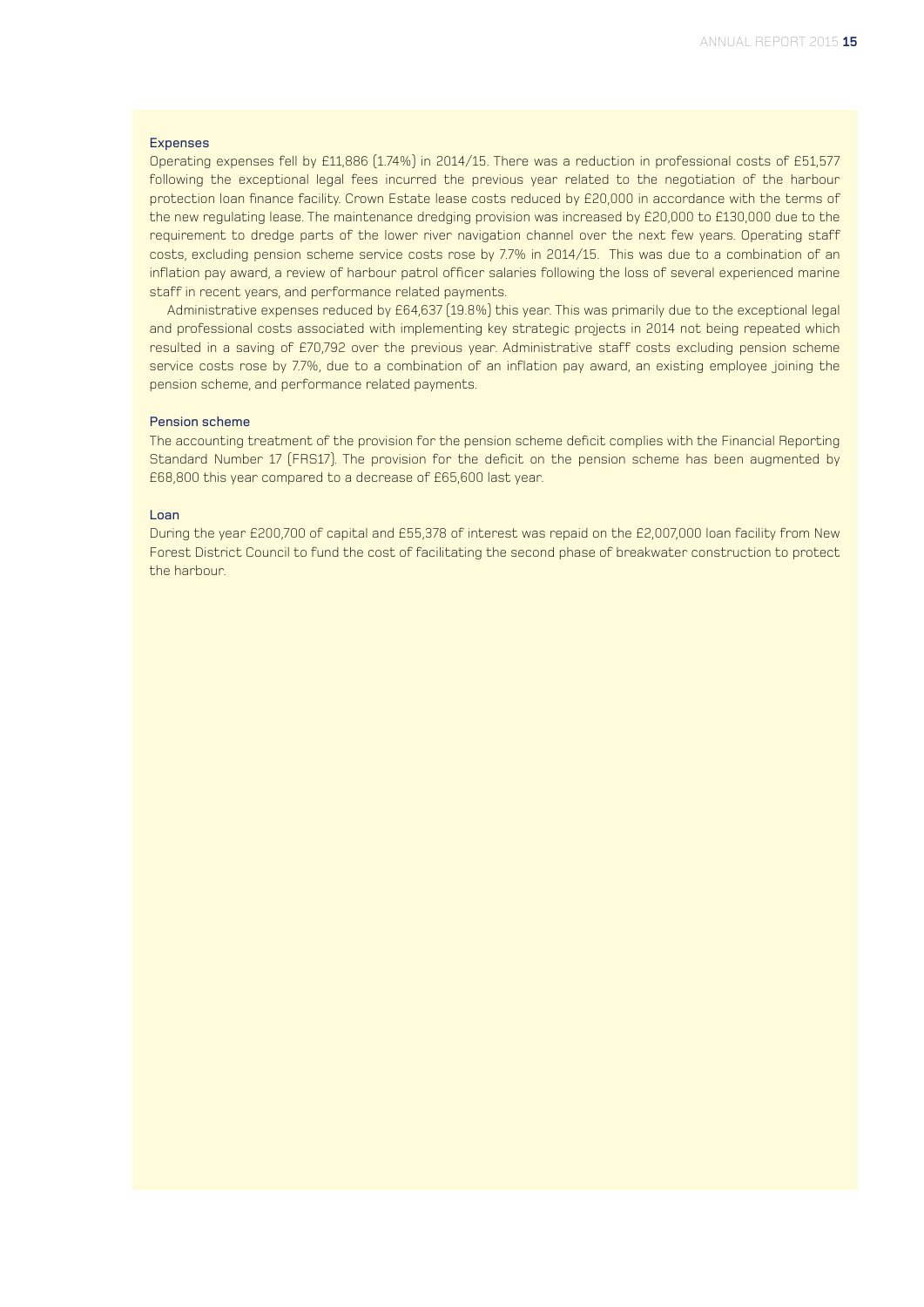# 13: Harbour Commissioners, Officers & Harbour Advisory Group

### **COMMISSIONERS**

The persons holding office as Commissioners during 2015 are as follows:

| <b>Name</b>           |                         | <b>Special Interest</b>               |
|-----------------------|-------------------------|---------------------------------------|
| Geoff Holmes          | 6/6                     | Chairman                              |
| Clifford Jakes        | 6/6                     | Vice Chairman & Finance Portfolio     |
| Peter Mills           | 6/6                     | Moorings Portfolio                    |
| <b>Bichard Jenner</b> | 5/6                     | Personnel Portfolio                   |
| <b>Brian May</b>      | 6/6                     |                                       |
| William Peach         | 6/6 (appointed January) |                                       |
| Jonathan Shiner       | 5/5 (retired October)   | <b>Business Development Portfolio</b> |
| Geoff Stokes          | 5/6                     | Safety Portfolio                      |
| Paul Martin           | 5/6                     |                                       |
| <b>Ryan Willegers</b> | 6/6                     | Chief Executive/Harbour Master        |

The Board of Commissioners met 6 times during the year. The number of board meetings attended by each Commissioner is shown against their name together with the number of meetings they were eligible to attend. The first figure represents attendance and the second figure the possible number of meetings. For example 5/6 signifies attendance at five of six possible meetings. In addition, all six meetings were attended by the Chairman or Vice Chairman of the Lymington Harbour Advisory Group.

Commissioners also attended a number of meetings of the supporting committees. At their invitation the Chairman and Harbour/Master Chief Executive attended meetings of the Lymington Harbour Advisory Group.

Commissioners are required to declare any interests that are relevant to the management of the harbour. A register of these is available for inspection at the Harbour Office and on LHC's website.

### **OFFICERS**

The permanent Officers holding office during 2015 were as follows:

| Harbour Master/Chief Executive             |
|--------------------------------------------|
| Harbour Operations Manager                 |
| Treasurer - part time                      |
| Senior Harbour Officer                     |
| Harbour Officer                            |
| Harbour Officer                            |
| Office Administration - part time          |
| Office Administration (Safety) - part time |
| Office Administration - part time          |
|                                            |

### HARBOUR ADVISORY GROUP

The persons holding office as Harbour Advisory Group Members on the 31<sup>st</sup> December 2015 are as follows:

| Recreational Users (1)            | Peter Upcher (member of RLymYC and LTSC)                              |
|-----------------------------------|-----------------------------------------------------------------------|
| Recreational Users (2)            | Peter Lock (Lymington Amateur Rowing Club)                            |
| <b>Commercial Boat Owners</b>     | Rob Thompson (West Wight Charter Skippers Association)                |
| Ferry Operators                   | Sandie James (Wightlink Limited)                                      |
| <b>Marinas</b>                    | Rupert Wagstaff (Lymington Yacht Haven Ltd)                           |
| Local People                      | <b>Cllr Barry Dunning</b>                                             |
| <b>Local Business</b>             | Andrew Wilkes - Chairman (Lymington and District Chamber of Commerce) |
| Environmental Interests           | Robert Chapman (Hampshire and Isle of Wight Wildlife Trust)           |
|                                   | John Clarke (Lymington, Keyhaven & District Wildfowlers Assoc.)       |
|                                   | David Illsley (New Forest National Park Authority)                    |
| <b>Coast Protection Interests</b> | Andrew Colenutt (NFDC Coast Protection)                               |

Details of the constitution and the minutes of the Harbour Advisory Group meetings can be found on LHC's website.